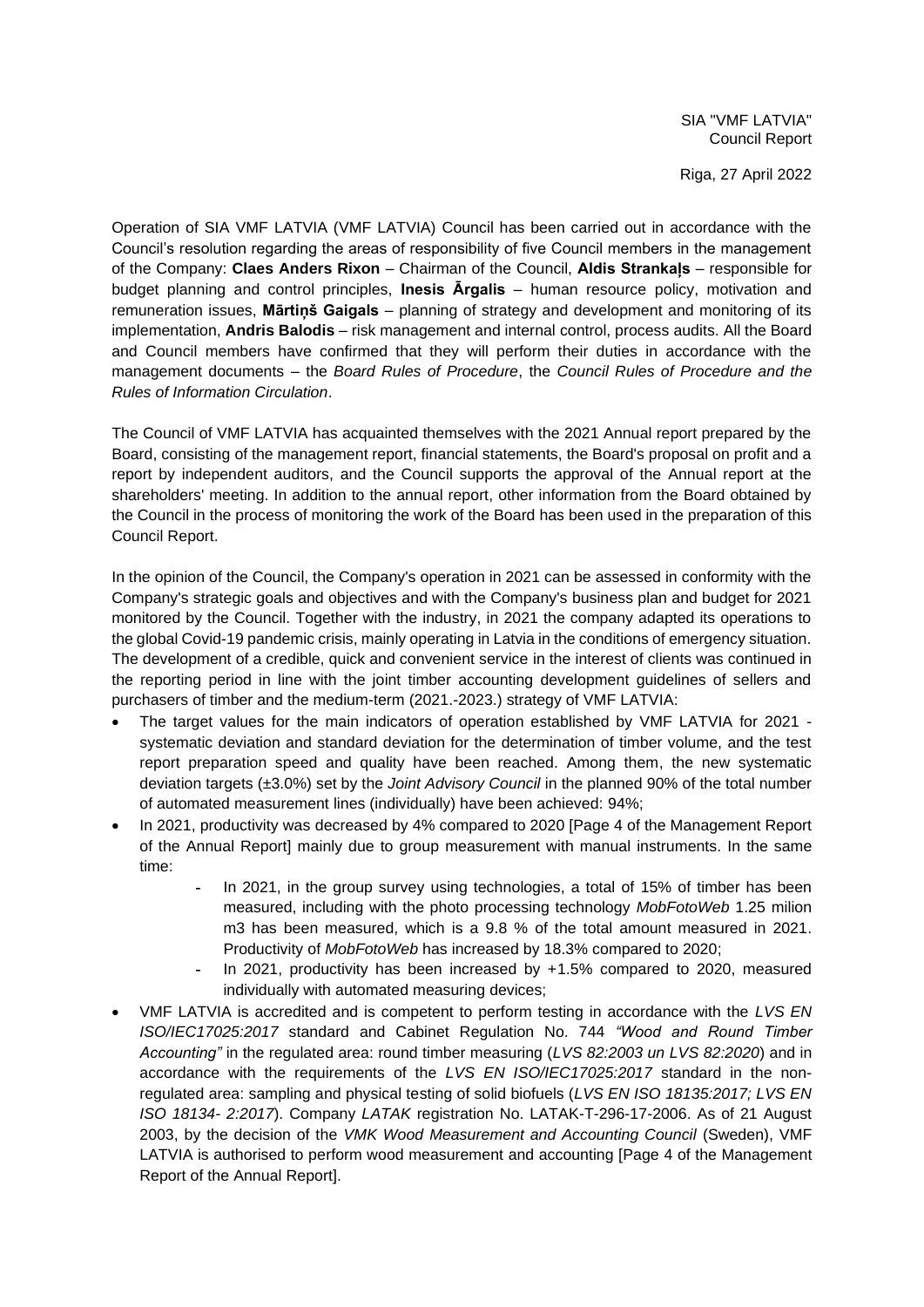- In 2021, direct remuneration has been increased by 2-3% [Page 4 of the Management Report of the Annual Report] and monthly contributions to employees in the formation of accumulative insurance have been continued at the level of the previous year. Accumulative insurance and health insurance contributions together account for 2.8% of staff costs [Page 14 of the Annual Report cost (3)]. The amount of accumulative insurance contributions depends on the length of service of employees with VMF LATVIA. It has not been possible to develop a new payment procedure for employees, including a section of additional payments and motivation;
- Especially in the conditions of a changing environment, the customer evaluation index has been updated at a high level of 4.3 points [Page 4 of the Management Report of the Annual Report].
- With the delegation of the *Joint Advisory Council,* European Union funds have been attracted for the implementation of development projects of the sector and VMF LATVIA, including EUR 29 852 [Page 15, Note 5 of the Annual Report] have been received in 2021 in the projects started in previous years.
- In 2021, the Company has organized an assessment whether the measurement and accounting system of timber established and managed by Latvian timber sellers and buyers *(operated by Timber seller association of Latvia and Timber buyer association of Latvia, SIA VMF LATVIA, SIA Wood flow data centre and SIA Management of Latvian timber measurement and accounting)* is objective, fair, lawful, transparent, reliable and cost-effective. The assessment was performed by *KPMG Baltics*. The assessment essentially confirms the provision of high quality services to system participants and all service users now and availability in the future, at a price that complies with changes in productivity, development in the direction of increasing the efficiency and quality. In line with the conclusions and recommendations of the assessment, an appropriate plan has been created and launched, which mainly includes the development of existing recommendations for the improvement of regulatory framework, as well as the reduction of risks regarding the exchange of sensitive information and the improvement of information security;
- In 2021, in cooperation with clients a transition to a business model was prepared and implemented, in which the contractual relations for the timber measurement service is only with the buyers of timber. This transition is supported by VMF LATVIA *"Technical regulations of measurement services" VMF DK03 developed and published in 2021*;
- The company has organized and supported industry communication activities, delegated representatives to support the activities of the *Faculty of Forestry of the Latvia University of Life Sciences and Technologies*, such as the Councillors' Convent and the State Examination Commission;
- In 2021 the volume of measured timber was increased by  $+1.5\%$  and was 12.9 million m<sup>3</sup> [Page 4 of the Management Report of the Annual Report], thus maintaining the growth rate of timber measured, planned in the strategy. Accordingly the average number of persons employed by the Company was increased by +1.4 %. [Page 4 of the Management Report of the Annual Report]

In 2021 the Company provided services to 182 companies, thus the number of VMF LATVIA clients in 2021 has increased by 3,4% compared to 2020. [Page 4 of the Management Report of the Annual Report].

Compared to 2020, the Company's turnover has increased by +3.5% and the number of paid hours has increased by +3.3% [Page 4 of the Management Report of the Annual Report]. The result of the Company's economic activity in 2021 is a profit of EUR 220 042 [Page 6 of the Annual Profit and Loss Statement], which is basically useful to be included in the retained earnings of previous years. In 2021 EUR 80 000 were paid as dividends with the approval of the Council.

VMF LATVIA has created social security provisions with the goal of saving jobs for employees and compensating for a reduction of remuneration, in the case of the substantial and lasting reduction of operational capacity due to economic conditions or inevitable events. As of 31 December 2021, these provisions consisted of EUR 740 737 [Page 19, Note 15 of the Annual Report]. In 2021, the provisions were not increased. Provisions for unused leave as at 31 December 2021 amount to EUR 307 343